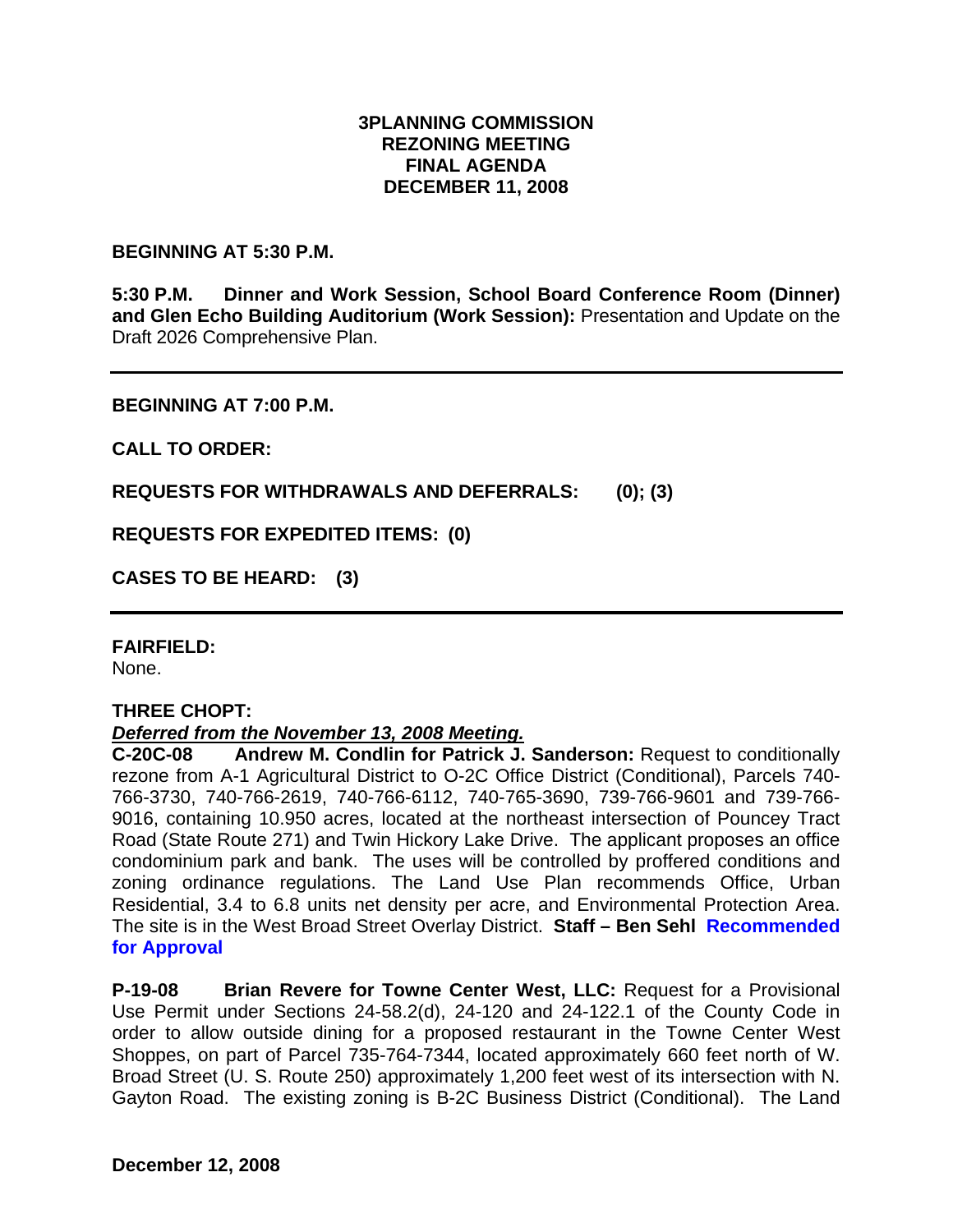Use Plan recommends Mixed Use Development. The site is in the West Broad Street Overlay District. **Staff – Lisa Taylor (Deferral requested to the January 15, 2009 Meeting) Deferred to the January 15, 2009 Meeting**

# **TUCKAHOE:**

**P-20-08 Gloria L. Freye, Esquire for New Cingular Wireless PCS, LLC:** Request for a Provisional Use Permit under Sections 24-95(a)(3), 24-120 and 24-122.1 of Chapter 24 of the County Code in order to construct a 102' high flagpole-style monopole telecommunications tower and related equipment, on part of Parcel 732-749- 5405, located on the east line of Gayton Road approximately 900 feet north of its intersection with Cambridge Drive. The existing zoning is B-1 Business District. The Land Use Plan recommends Commercial Concentration. **Staff – Roy Props (Deferral requested to the January 15, 2009 Meeting) Deferred to the January 15, 2009 Meeting**

## **BROOKLAND:**

None.

# **VARINA:**

# *Deferred from the November 13, 2008 Meeting.*

**P-7-08 Gregory S. Tully for Diamond Communications, LLC:** Request for a Provisional Use Permit under Sections 24-95(a)(3), 24-120 and 24-122.1 of Chapter 24 of the County Code in order to construct a 134' high monopole telecommunications tower and related equipment, on part of Parcel 804-702-0772, located on the north line of Midview Road approximately 1,075 feet east of New Market Road (State Route 5). The existing zoning is R-3 One-Family Residence District. The Land Use Plan recommends Suburban Residential 1, 1.0 to 2.4 units net density per acre. **Staff – Ben Sehl (Deferral requested to the January 15, 2009 Meeting) Deferred to the January 15, 2009 Meeting**

**C-37C-08 Caroline L. Peters for Metromont Corporation:** Request to conditionally rezone from R-5AC General Residence District (Conditional) to M-2C General Industrial District (Conditional), Parcels 806-710-8061, 806-711-6674 and 807-711-0058, containing approximately 25.251 acres, located on the northeast line of Darbytown Road at its intersection with Acton Street, extending to the northeast to the eastern terminus of Oregon Avenue. The applicant proposes office use with storage for industrial equipment. The use will be controlled by zoning ordinance regulations and proffered conditions. The Land Use Plan recommends Heavy Industry and Suburban Residential 1, 1.0 to 2.4 units net density per acre. **Staff – Ben Sehl Deferred to the January 15, 2009 Meeting**

**C-38C-08 Everett Wayne Beahr:** Request to conditionally rezone from B-1 Business District to B-3C Business District (Conditional), Parcel 827-716-2023, containing 0.5 acre, located at the northwest intersection of E. Williamsburg Road (U.S. Route 60) and Naglee Avenue. The applicant proposes a printing business. The use will be controlled by zoning ordinance regulations and proffered conditions. The Land